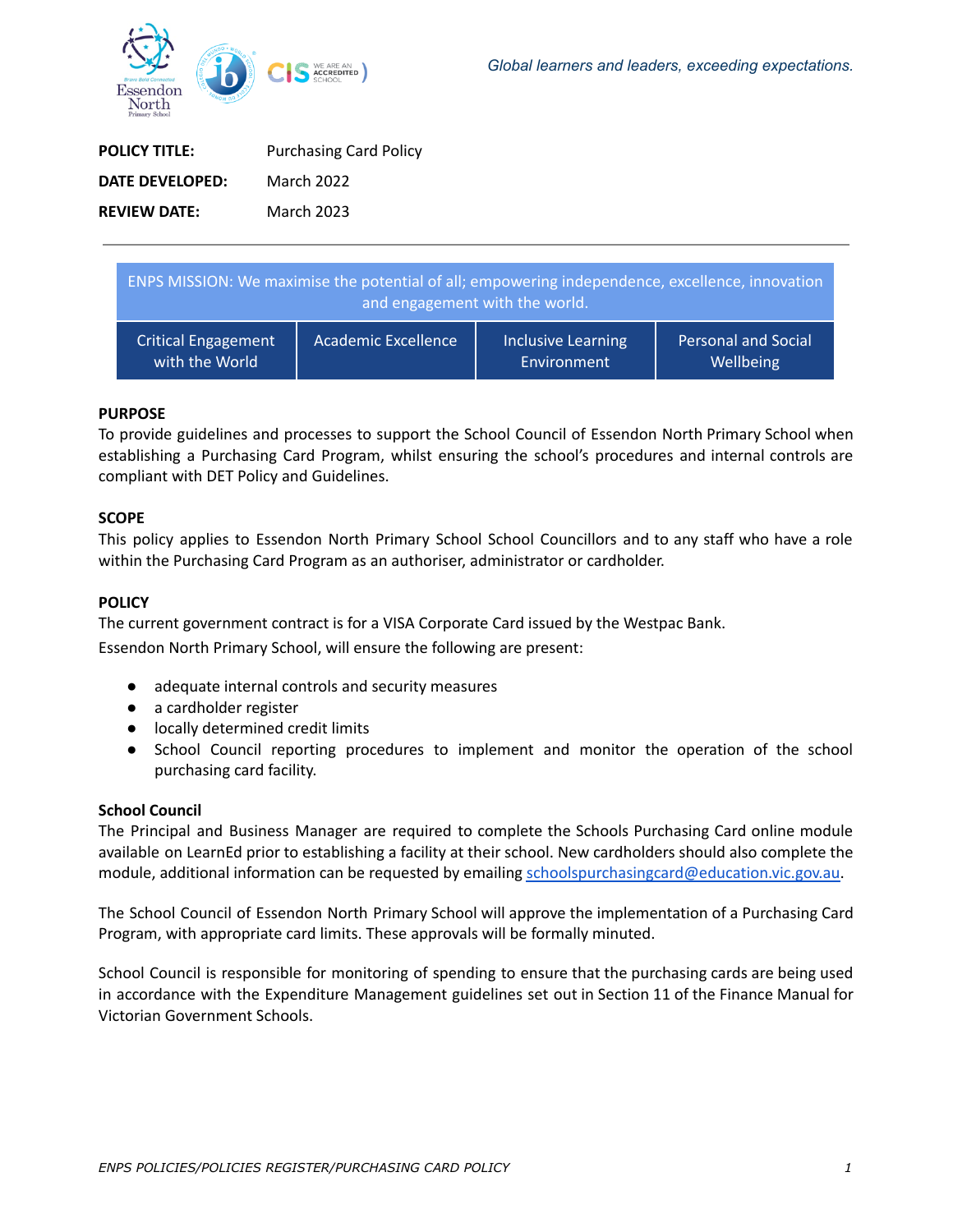

## **Authorisation officer**

Essendon North Primary School's Principal will be the Authorisation Officer. Where the Principal is the Cardholder, the School Council President must be the Authorisation Officer for that card.

As the Authorisation Officer, the Principal/School Council President is responsible for:

- ensuring cardholders complete the School Purchasing Card online module
- ensuring they complete an *Undertaking by Cardholder* form
- approving expenditure
- monitoring transactions, statements and reports

The Authorisation Officer must ensure all processes and procedures comply with Department requirements and this policy.

The Authorisation Officer will terminate or deactivate cards when no longer needed.

Where the Principal is the Cardholder, the School Council President must be the Authorisation Officer for that card.

## **Card holder**

Each cardholder must complete an *Undertaking by Cardholder* form agreeing to conditions and limits before a card may be ordered.

Cardholders should complete the School Purchasing Card online module. Cardholders must be Department employees who have been approved by the School Council.

The card must never be used for payment of personal expenses of any nature or to withdraw a cash advance.

Cardholders must not allow any unauthorised persons to use the Purchasing Card.

The Cardholder will be held personally liable for any unauthorised use of the Purchasing Card, unless the unauthorised use is the result of the Purchasing Card being lost or stolen, or the result of fraud on the part of a third party.

Lost or damaged cards are to be immediately reported to Westpac and the appropriate Authorisation Officer.

The Cardholder is responsible for providing all receipts, to reconcile a monthly statement.

## **COMMUNICATION**

This policy will be communicated to our staff in the following ways:

- A copy will be made available to all staff who are involved with, or responsible for, a school purchasing card
- Included in staff handbook/manual
- Discussed at staff briefings/meetings (as required)